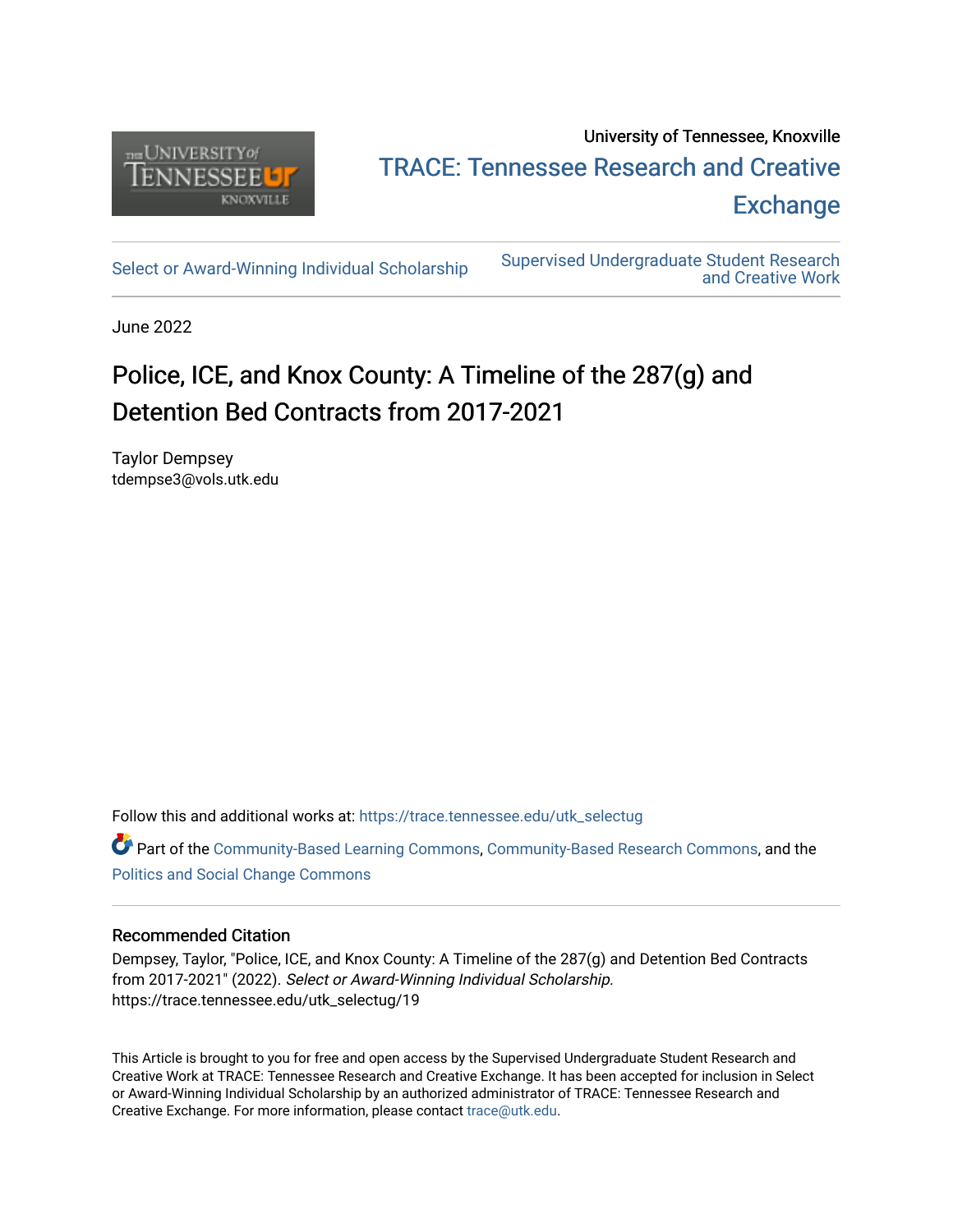Police, ICE, and Knox County:

A Timeline of the 287(g) and Detention Bed Contracts from 2017-2021

A Thesis Presented for the Degree of

Bachelor of Arts in College Scholars with an Emphasis in Migration Studies

The University of Tennessee, Knoxville

Taylor Dempsey

May 2022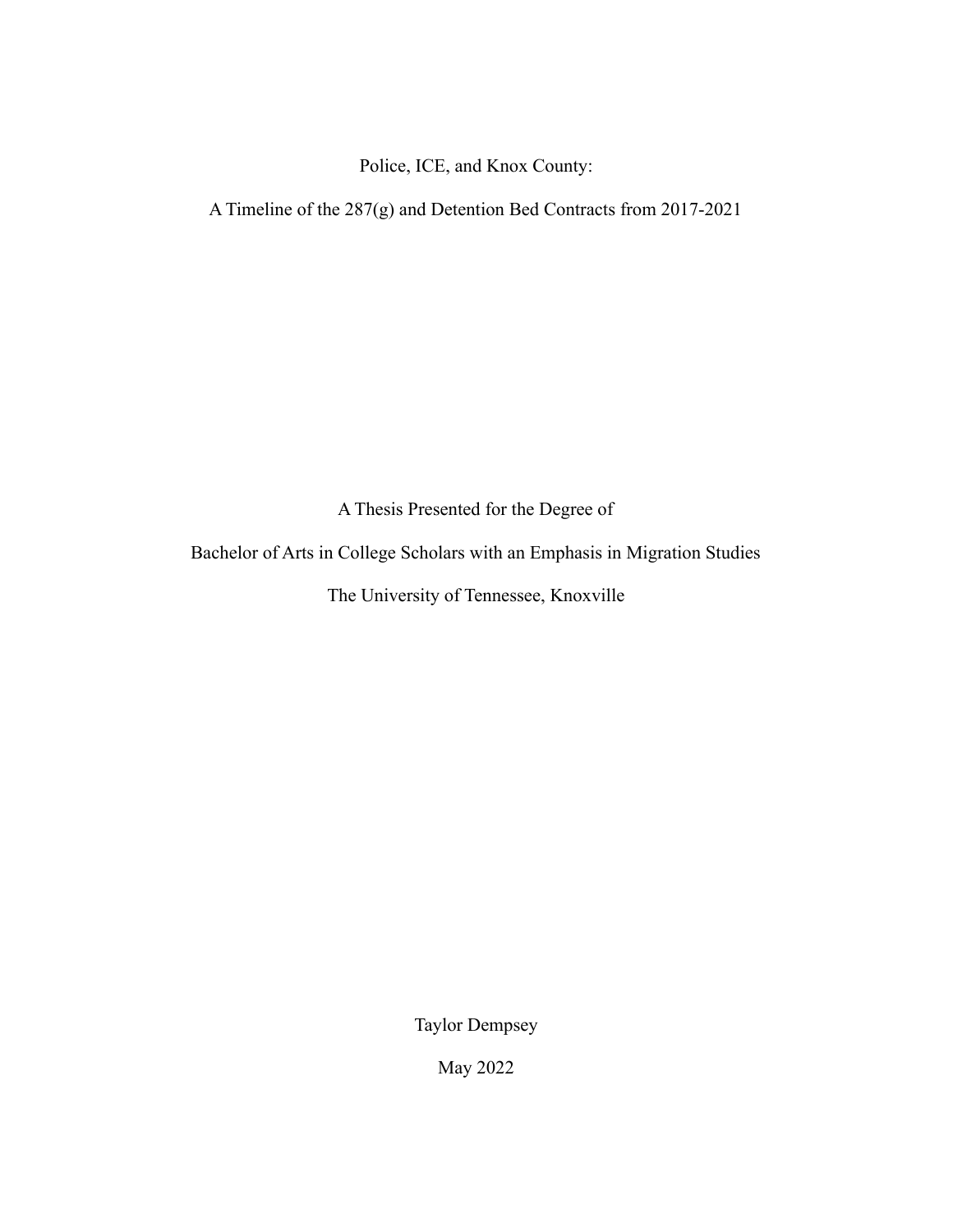#### **Abstract**

The Knox County Sheriff's Office (KCSO) continues to heavily collaborate with Immigration and Customs Enforcement (ICE), in spite of the consistent community opposition and ongoing legal ramifications that have resulted from Knox County's 287(g) and detention bed contracts. Research on these programs and Knox County's immigration enforcement involvement has largely focused on the logistics of enforcement mechanisms, the racism and xenophobia that construct the programs, and the legal challenges Knox County has faced as a result of their execution of the contracts. This creative project accumulates this research and utilizes public records received from Public Records Act and Freedom of Information Act requests, minutes from city and county governmental meetings, legal documents, news articles, and social media posts to construct a digital timeline of Knox County's 287(g) and detention bed programs from 2017 to 2021. Assembled on an easy to use, publicly accessible website, it aims to increase public access to this information and centralize the information for those focused on getting involved with efforts to build opposition to the programs.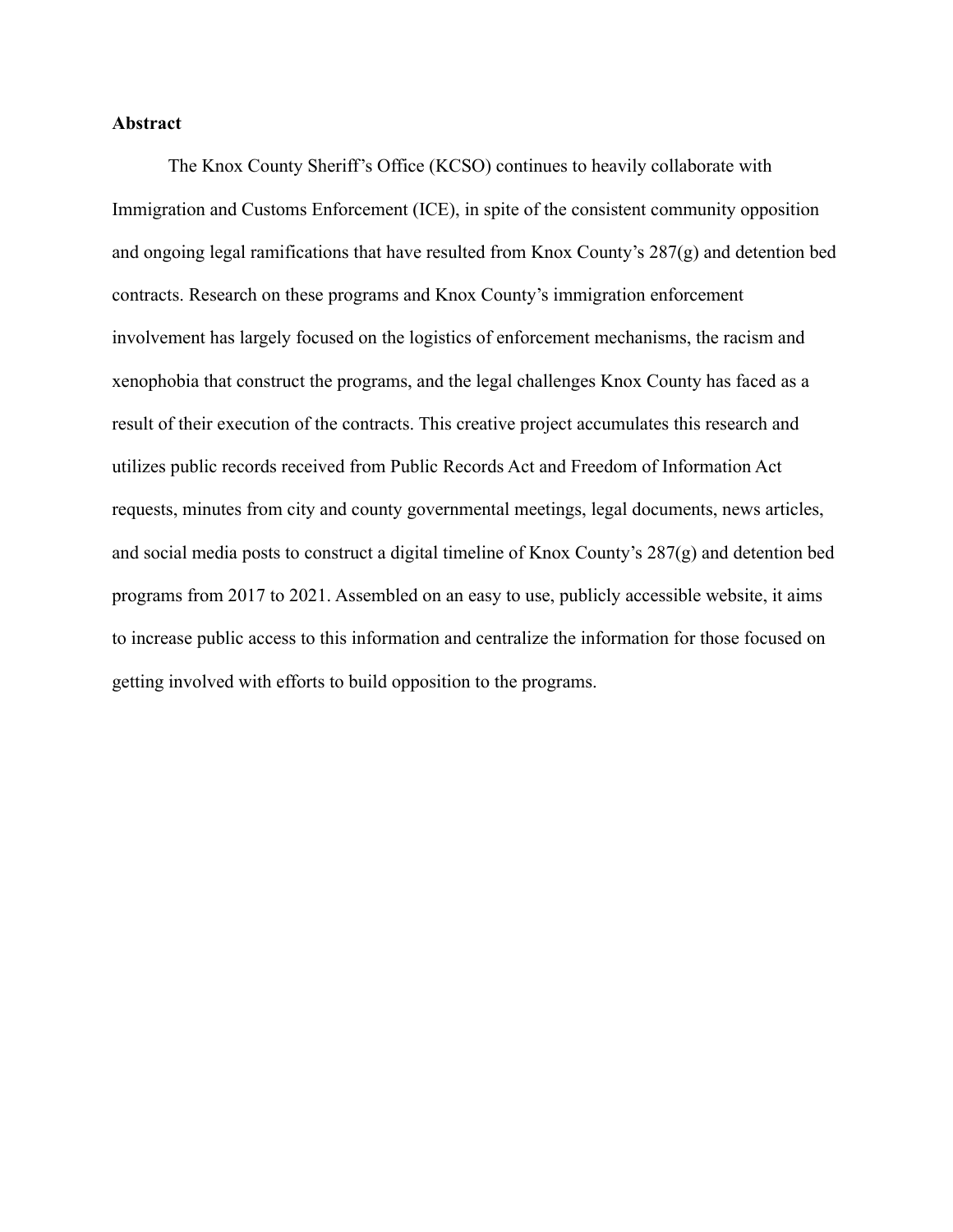#### **Project Link: <https://taylordempp.wixsite.com/knoxcounty287g>**

#### **Background**

In high school, I taught English as a second language (ESL) and volunteered with the Refugee Empowerment Program in Memphis, TN. Throughout these experiences, I heard stories about how Immigration and Customs Enforcement (ICE) impacted the lives of my ESL students, supervisors, and friends, and how ICE had separated their families. These stories, and the fear associated with them, only increased during the 2016 presidential election cycle. I was 16 at the time and didn't know where I fit into this conversation, but I knew this wasn't the world I wanted to live in. I wanted to live in a world where everyone felt safe and where everyone received the care they needed. I saw how the existence of ICE and borders worked directly against these ideas, and I wanted to do something about it.

Therefore, I decided to study immigration in college. When I moved to Knoxville for my freshman year, I was still unsure of my role in this fight. I didn't want to co-opt a movement or stand in the way of those who were directly experiencing the violence of ICE, so I decided to seek out experiences where I could learn from these organizers and other folks in Knoxville. I got involved with the VOLBreaks Program, which sponsors alternative service learning trips focused on social justice. During winter break of 2019, I led a VOLBreaks trip to Austin, Texas focused on migrant justice. In Austin, our trip learned about 287(g) from the [Refugee and](https://www.raicestexas.org/ways-to-give/donate/?ms=em20200302_billboard&emci=b602c144-c55c-ea11-a94c-00155d039e74&emdi=be504c78-f35c-ea11-a94c-00155d039e74) [Immigrant Center for Education and Legal Services \(RAICES\)](https://www.raicestexas.org/ways-to-give/donate/?ms=em20200302_billboard&emci=b602c144-c55c-ea11-a94c-00155d039e74&emdi=be504c78-f35c-ea11-a94c-00155d039e74). The attorneys and organizers at RAICES shared stories of how 287(g) had resulted in the deportation and detention of their clients, friends, and families and explained to us how the program divides communities and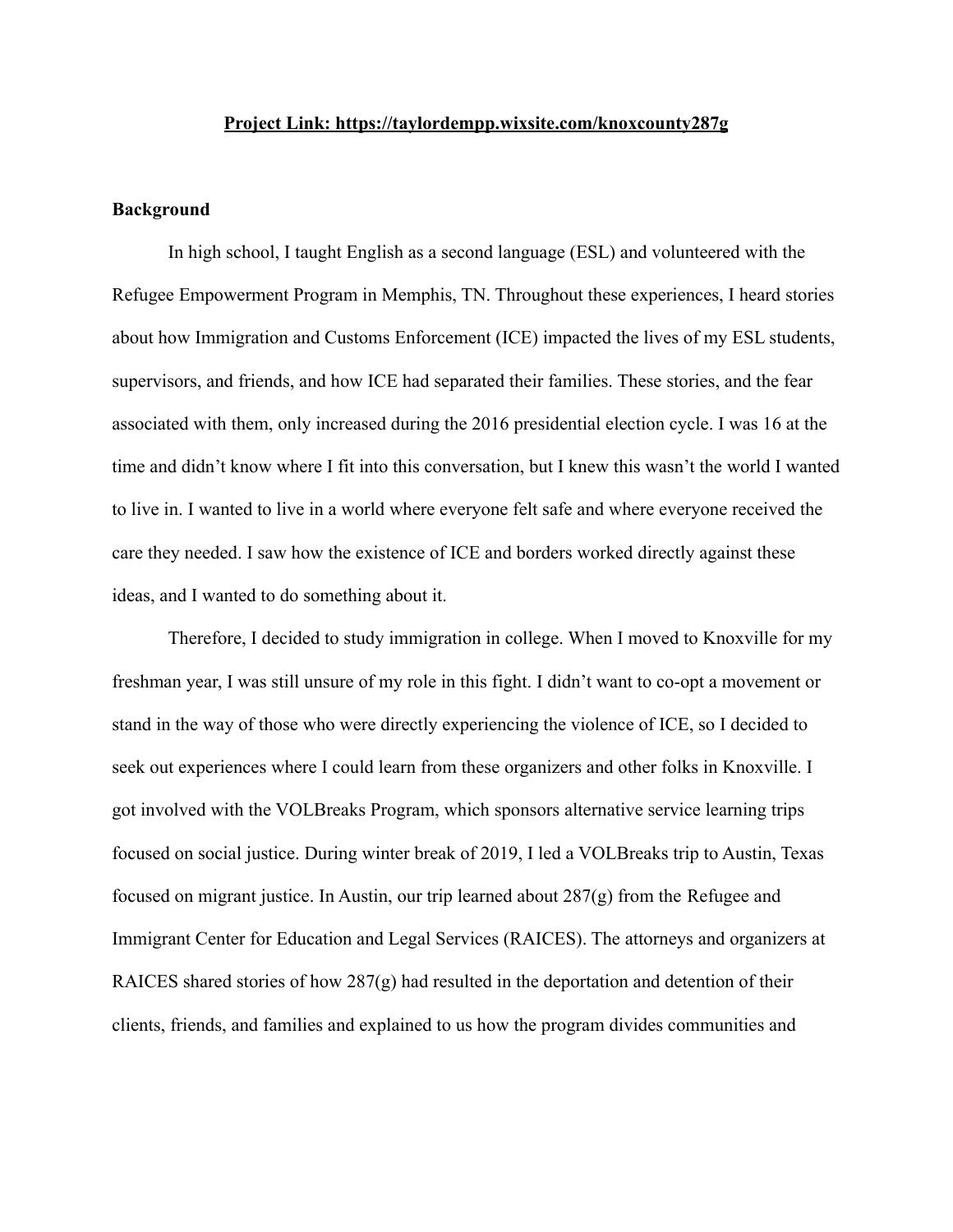separates families. A participant on this trip, Luis Mata, then shared with us that Knox County was notorious for its 287(g) program.

After leaving RAICES, I got in the car with Luis and we talked more about  $287(g)$ , how it impacted people in Knoxville, and what was being done about it. Luis had been fighting against the 287(g) program for years, and he told me about all of the incredible people working to end the program across Knoxville. Together, we lamented how little some students knew about local police-ICE collaboration, despite living in an area where the relationship between local police and federal immigration enforcement is so strong. Pretty quickly into the conversation, we agreed that we needed to do something about that. [Students for Migrant Justice](https://www.instagram.com/utk_smj/?hl=en) was initiated the following January with a mission to educate students about the immigration system, mobilize on and off campus, and build power with migrant students. We wanted to connect UT students with others in the community and help strengthen the end 287(g) movement in Knox County.

We mentioned our idea to Fran Ansley, a local community leader and retired law professor in Knoxville, and she invited us to an Allies [of Knoxville's Immigrant Neighbors](https://weareakin.wordpress.com/about/#:~:text=AKIN%20(Allies%20of%20Knoxville) [\(AKIN\)](https://weareakin.wordpress.com/about/#:~:text=AKIN%20(Allies%20of%20Knoxville) meeting and later a strategy session on how to build a movement to end the program. At this strategy session, Fran, Dr. Meghan Conley, and other community leaders outlined the history of the 287(g) program in Knoxville—something each of them have continued to do for me throughout my involvement in the movement. They drew on white boards, shared stories, and discussed the work they had done in the past decade.

After this, I became much more involved in the greater Knoxville community. I interned with AKIN and [Adelante Knoxville,](http://www.adelanteknox.org/) a non-profit immigration law firm. I formed relationships with other non-profits in the area that served migrants and refugees, such as [Centro Hispano de](https://www.centrohispanotn.org/) [East TN](https://www.centrohispanotn.org/) and [Bridge Refugee Services](https://www.bridgerefugees.org/). I helped build campaigns on and off campus to oppose the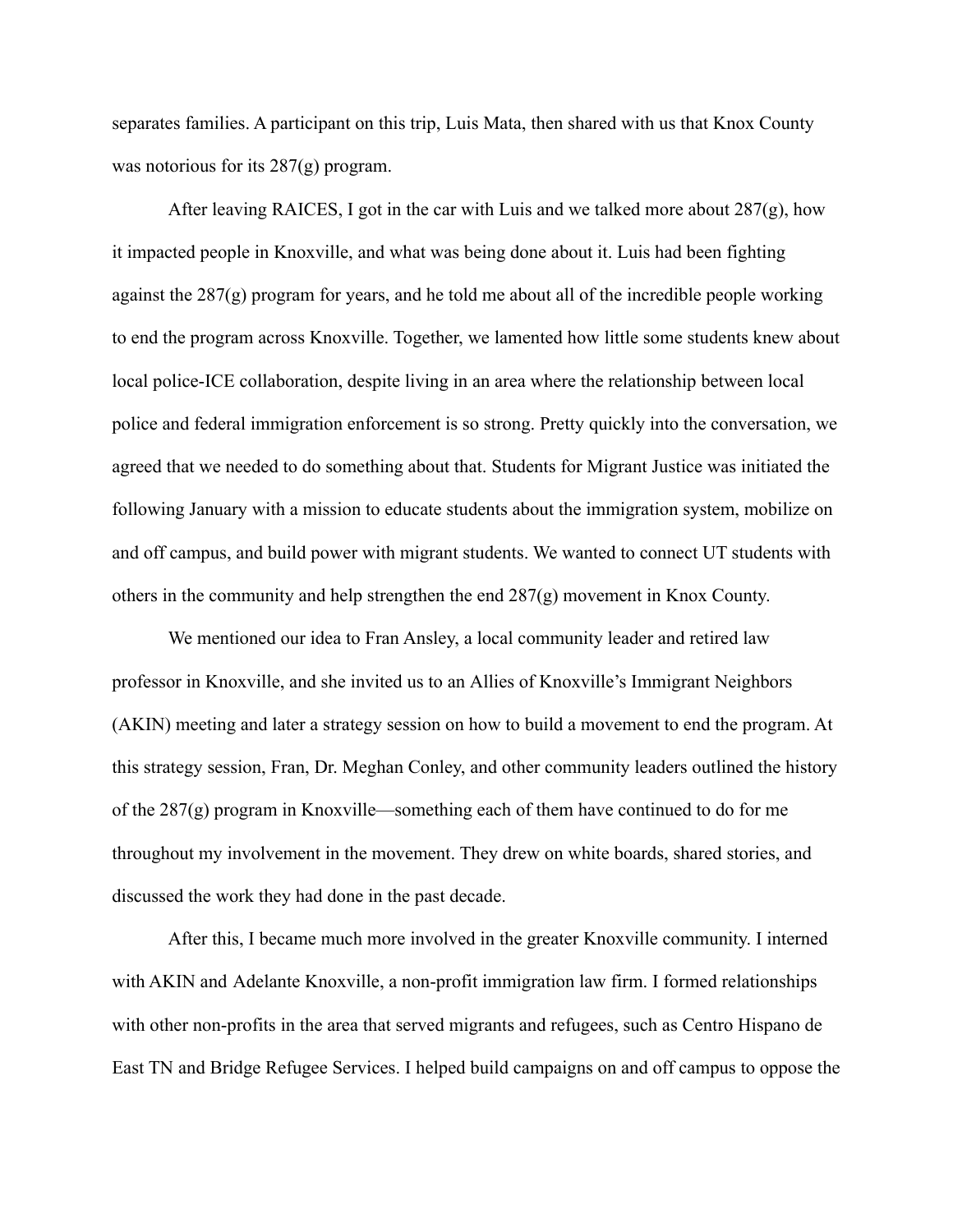renewal of  $287(g)$ . I spoke to students, faculty, family, friends, and others about the  $287(g)$ program and found myself cherishing all of the people who helped me understand the program and its history. These people helped me find my place in this work and have guided my decisions every step of the way.

All of this has brought me to this moment and to this project, my thesis. I knew I wanted to do something that would reflect everything I've learned in the past four years and support the movement in which I have become so intimately involved. After talking to my friends and mentors, I decided to accumulate the information and stories that have been shared with me into one centralized, publicly accessible website. I wanted others to have the same opportunity to visualize the history of 287(g) that I did in that end 287(g) strategy meeting, without having to rely on the labor of those who have been doing this work for years. The result is this interactive, digital timeline of Knox County's 287(g) and detention bed contracts, which shares information about the contracts and community opposition for those who are interested in getting involved.

#### **Content Curation**

In curating information for this website, I was guided by my overall project goal—to help people interested in getting involved in the end 287(g) movement develop a better understanding of the history of these contracts and how the Knoxville community has responded in the past. I relied heavily on my experience as a white, U.S. born citizen that was new to the end 287(g) movement, a participant in said movement, and as a leader in Students for Migrant Justice to decide what would be useful for someone beginning their involvement in this work.

I first started requesting public records from the Knox County Sheriff's Office, Knox County Mayor's Office, and Knox County Legal Director in the summer of 2021.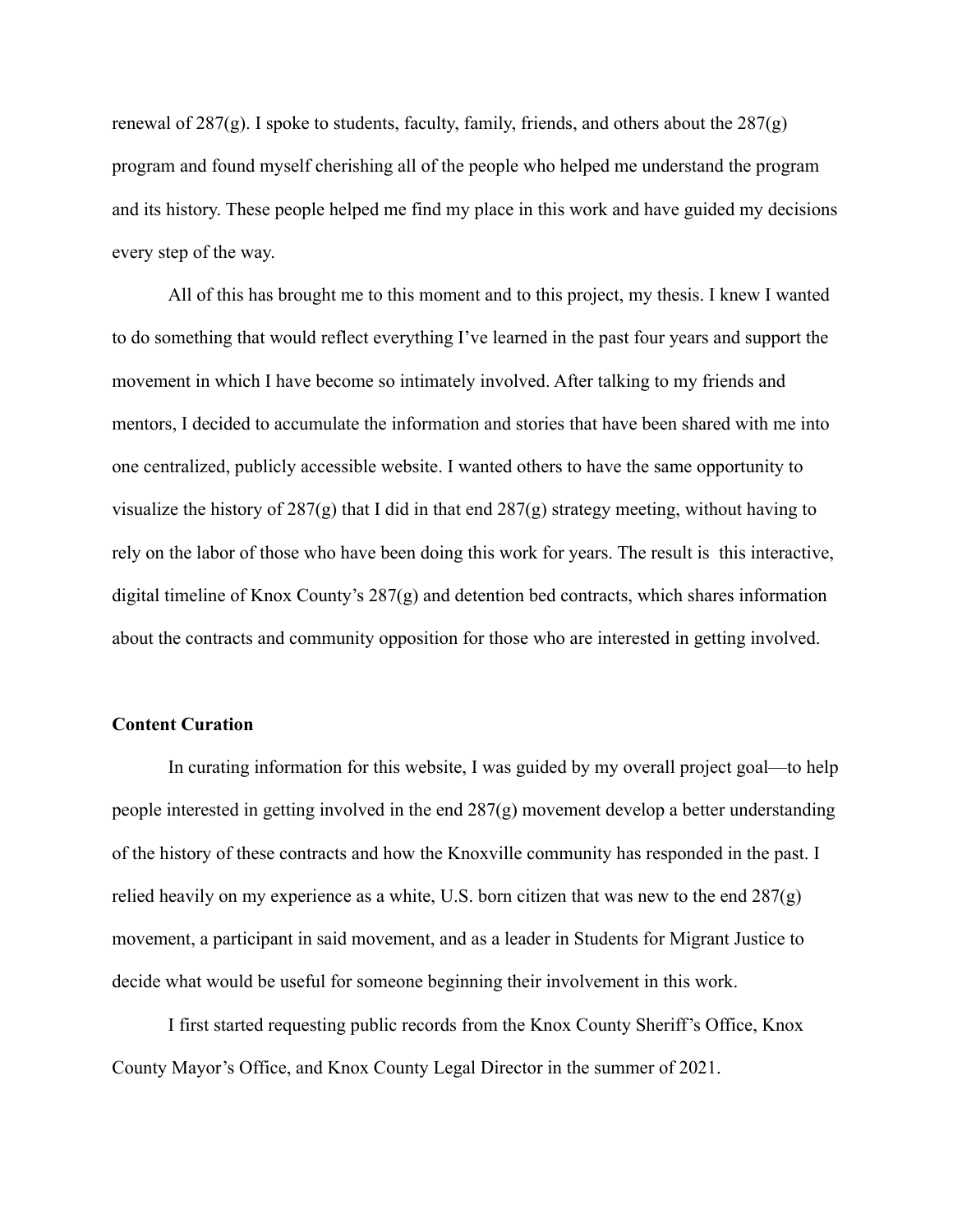#### Tennessee Open Records Act for Contracts between U.S. Immigration and Customs Enforcement, United States Marshal Service, and the Knox County Sheriff's Office 17 messages

Taylor Dempsey XXXXXXXXX<br>To: publicrecords@knoxsheriff.org

Tue, May 11, 2021 at 8:00 AM

Dear Ms Martin

I am a Tennessee resident requesting access to records in your possession pursuant to the Tennessee Open Records Act, § 10-7-503.

I am seeking to inspect all contracts, memoranda, memoranda of understanding, or guidance documents between ICE and/or USMS and the Knox County Sheriff's Office from January 1, 2008 up to the time that this request is processed. These include but are not limited to:

- a. 287(g) Needs Assessments
	- b. 287(g) Agreements
	- c. Detention Bed Intergovernmental Service Agreements
	- d. Guidance documents relating to the Secure Communities Program

e. Any guidance documents, memoranda, memoranda of understanding, and contracts indicating or relating to ICE agents having access to, or working with, KCSO.

If you claim that any of these documents are exempt from inspection under TCA § 10-7-504, please state the basis for exemption and identify the document or portion by date; by sender, recipient, or author; and by a description of the contents sufficiently detailed to enable an independent evaluation of the exemption.

I request a response within seven (7) days of this request, as pursuant to state law. I will therefore expect a response by May 19th, 2021. If you anticipate that the completion of this request will take longer than seven (7) days, please provide me an anticipated date of completion.

You will also find a copy of this request attached to this email.

Sincerely. **Taylor Dempsey** 

*Photo 1: Dempsey Records Request to Knox County Sheriff's Office*

I received a grant from the Chancellor's Honors Program to fund these requests and specifically

requested the following information:

- Knox County immigration enforcement;
- The 287(g) contract including needs assessments, guidance documents, memoranda;
- The detention bed intergovernmental service agreement;
- Invoices and contract changes for the detention bed intergovernmental service agreement;
- Information related to the average cost of detention per person per day in the Knox County Jail and Roger D. Wilson Detention Center;
- Emails between the Knox County Sheriff's Office and Immigration and Customs Enforcement;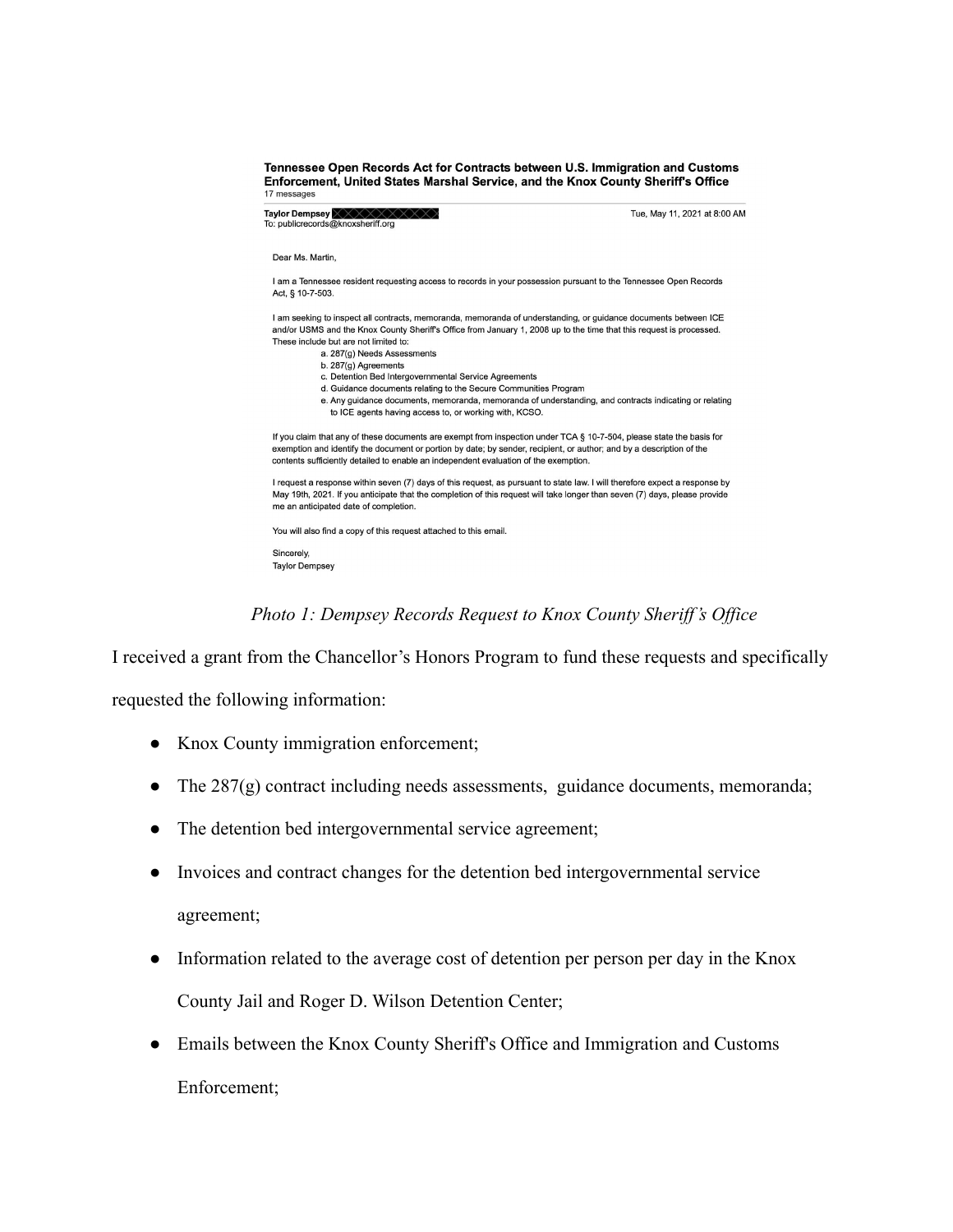• Copies of the budget for the Knox County Jail for Fiscal Years 2018, 2019, 2020, and 2021.

I ran into numerous problems in requesting these records. For example, in response to the request featured in the photo above, I received this response:

Public Records <publicrecords@knoxsheriff.org> To: Taylor Dempsey

Thu, May 13, 2021 at 5:25 PM

Ms. Dempsey,

Please see the attached response. I was advised that we have nothing that responds to a., that we are unsure of what b. is or who might have it other than ICE, and that we do not believe we have anything that responds to d. You might want to check with DHS or the FBI for that.

Please let me know if you have any questions or if you need anything else. Thank you! Hillary

*Photo 2: KCSO Response to Dempsey Records Request*

I was immediately confused, as I had previously seen the 287(g) Needs Assessment and was

confident that KCSO knew about the 287(g) contract that they initiated. I asked for clarification

and then received the following additional information:

Ms. Dempsey,

Please see the below (highlighted) responses to your questions.

KCSO does not have the 287(g) needs assessment? I was told that we do not have any documents that respond to this request.

KCSO is unsure of what the 287(g) agreement is? I apologize, but we translated the lettering wrongly as we were working on your request. I've attached a copy of the response to b.

And KCSO does not have any documents relating to the Secure Communities Program? I was told that we do not have any documents that respond to this request.

I also do not see a response to e. Do you have any information regarding this? We are unable to decipher this request, but believe that the MOA is the closest document we have that might respond to it. I've attached a copy of it.

I hope this helps. Thank you! Hillary

*Photo 3: KCSO Clarification to Dempsey Records Request*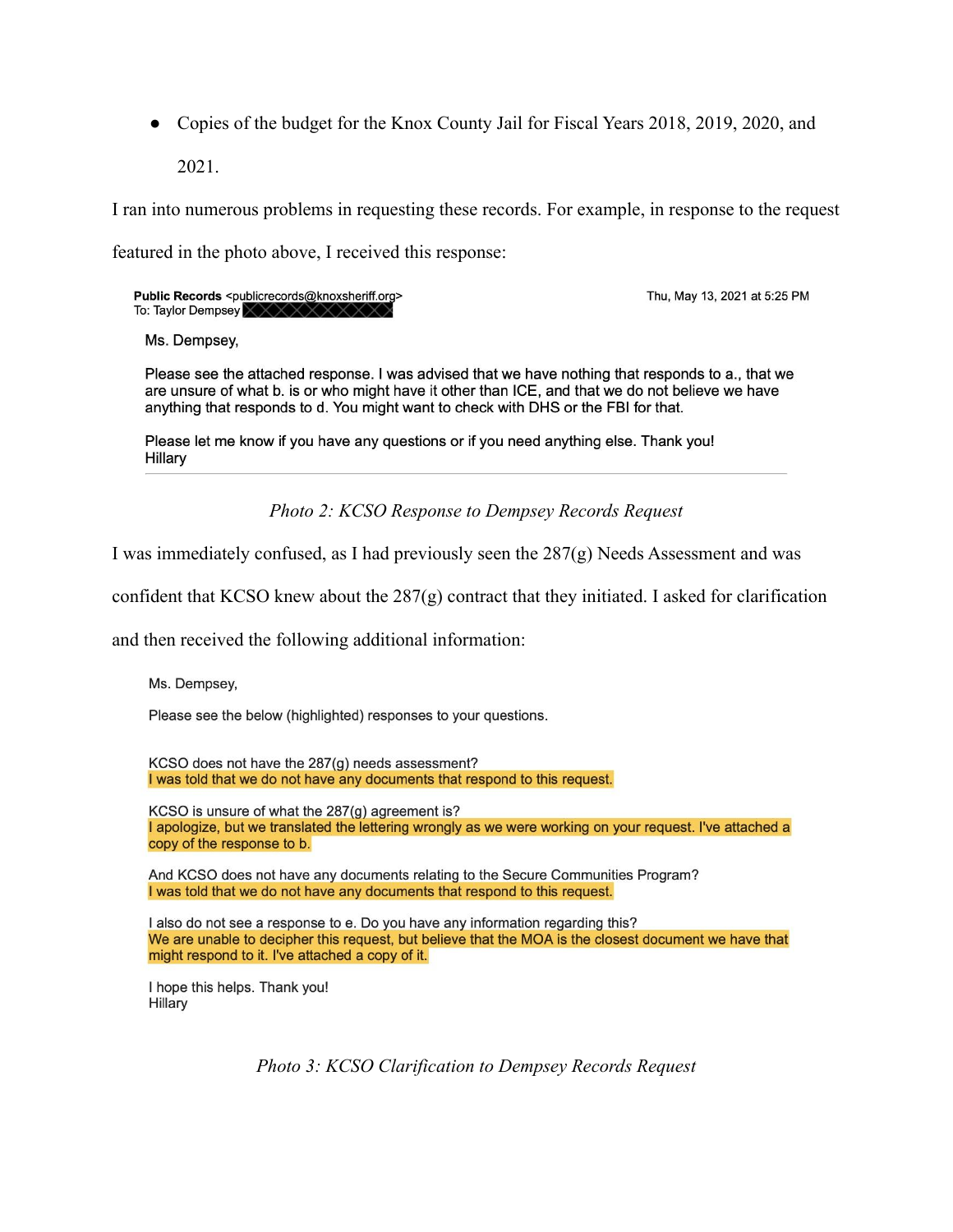This exchange is representative of my overall experience requesting public records from the Knox County Sheriff's Office. With the help of my mentor, Dr. Meghan Conley, I learned to be as specific and persistent as possible. KCSO needed the exact name of the contracts (for example, instead of referring to the detention bed contract as such, I needed to refer to it as contract #74-13-0015) as well as consistent follow up emails. I had to use the documents they were releasing to me to find the exact verbiage I needed to request additional information. While I did not receive everything I'd hoped for, I received over 1,000 documents from these requests and searched through them for information related to the signing and initiation of the contracts, the funding of the contracts, and response to the end 287(g) mobilization in Knoxville. I separated each piece of information that I deemed important for the website and organized them in folders. If you would like access to the public records I received that are not included on this website, feel free to email me at [2021287gthesis@gmail.com.](mailto:2021287gthesis@gmail.com)

I then searched for news articles about the contracts, the Sheriffs' commentary about the contracts, and community opposition. I wanted articles that specifically discussed Knox County's  $287(g)$  and detention bed contracts, rather than the contracts more generally. I therefore used Google and the following search terms: "287g Knoxville," "287g Knox County," "287g Knoxville 2017," "287g Knox County 2018," "287g Knox County 2019," "287 Knox County 2020," "287g Knox County 2021," "Spangler 287g Knoxville," "Spangler immigration Knoxville," "Jones 287g Knoxville," "Jones immigration Knoxville." I also searched for anything related to 287(g) on local news sites, such as *Knox News Sentinel*, *WBIR*, and *Wate 6*.

Finally, I used social media—specifically Facebook and Instagram—to accumulate additional information on community mobilization efforts. I started by searching through the Allies of Knoxville's Immigrant Neighbors [Facebook](https://www.facebook.com/alliesofknoxvillesimmigrantneighbors) and [Instagram](https://www.instagram.com/weareakin/?hl=en). I then searched through the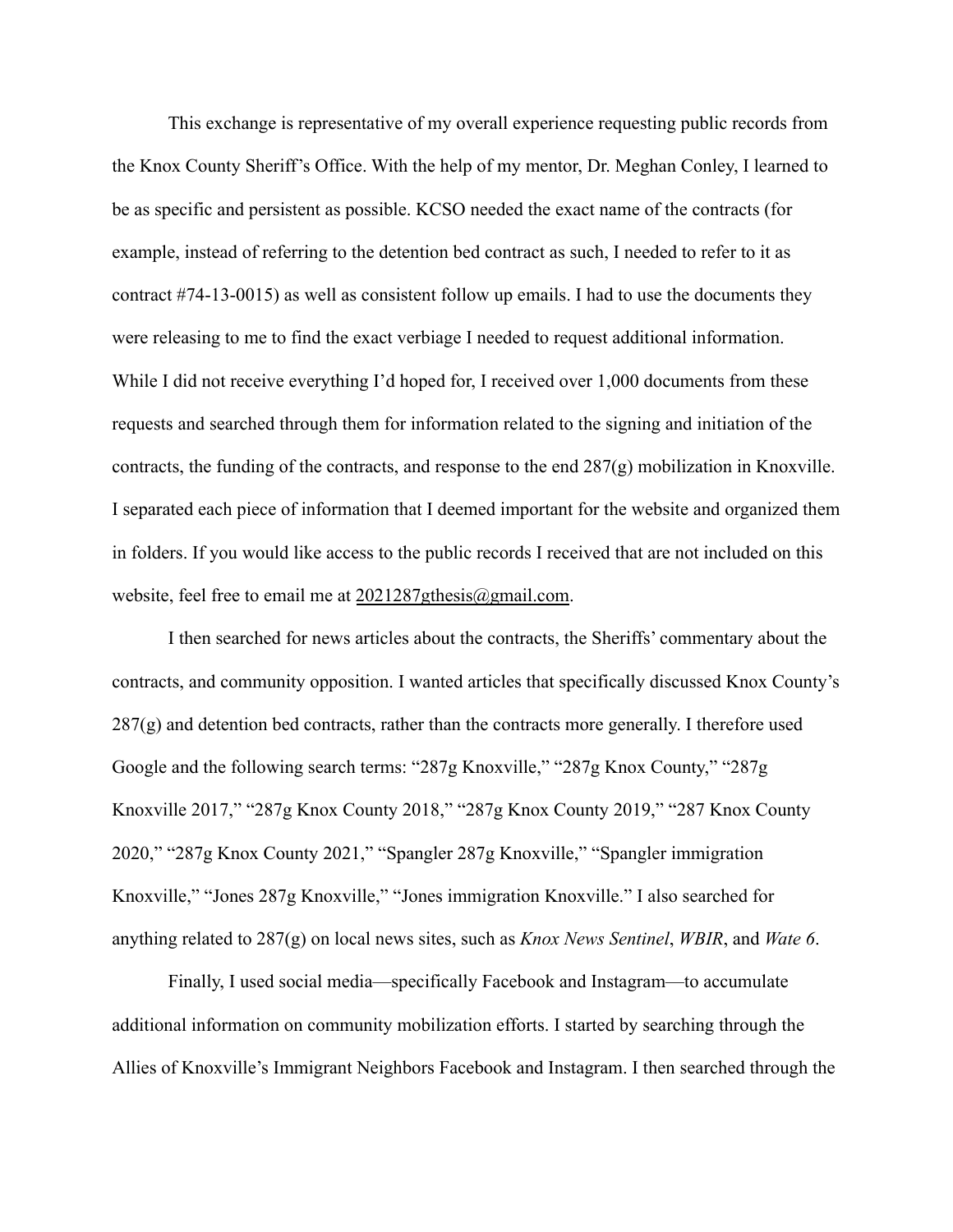[Students for Migrant Justice](https://www.instagram.com/utk_smj/?hl=en) and [ICE Out of East TN](https://www.instagram.com/iceoutofetn/?hl=en) Instagrams. I searched specifically for information regarding direct action strategies, protests, and end 287(g) campaign work. I also searched the #end287g hashtag on both Facebook and Instagram for anything related to Knox County.

Any remaining information came from leads I gathered from the searches mentioned above or other people involved in this work. For example, Students for Migrant Justice posted about speaking at Knox County Commission and Knoxville City Council Meetings about  $287(g)$ . Therefore, I searched through City and County Commission minutes and recordings to find said speeches. The Allies of Knoxville's Immigrant Neighbors frequently posted about their website, which led me to numerous additional articles about community response to the contracts.

#### **Conclusions and What's Next**

Constructing this website showed me the importance of sharing stories and information, illuminated how progress and organizing are not linear experiences, and proved to me that relationships are an essential part of achieving migrant justice.

In 2020, I took a class on Immigration Politics and Policy Class with Dr. Meghan Conley. She shared the following quote during the first week of class:

"The supreme and most insidious exercise of power [is] to prevent people, to whatever degree, from having grievances by shaping their perceptions, cognitions and preferences in such a way that they accept their role in the existing order of things, either because they can see or imagine no alternative to it, or because they see it as natural and unchangeable, or because they value it as divinely ordained and beneficial." (Steven Lukes, Power: A Radical View, 2005)